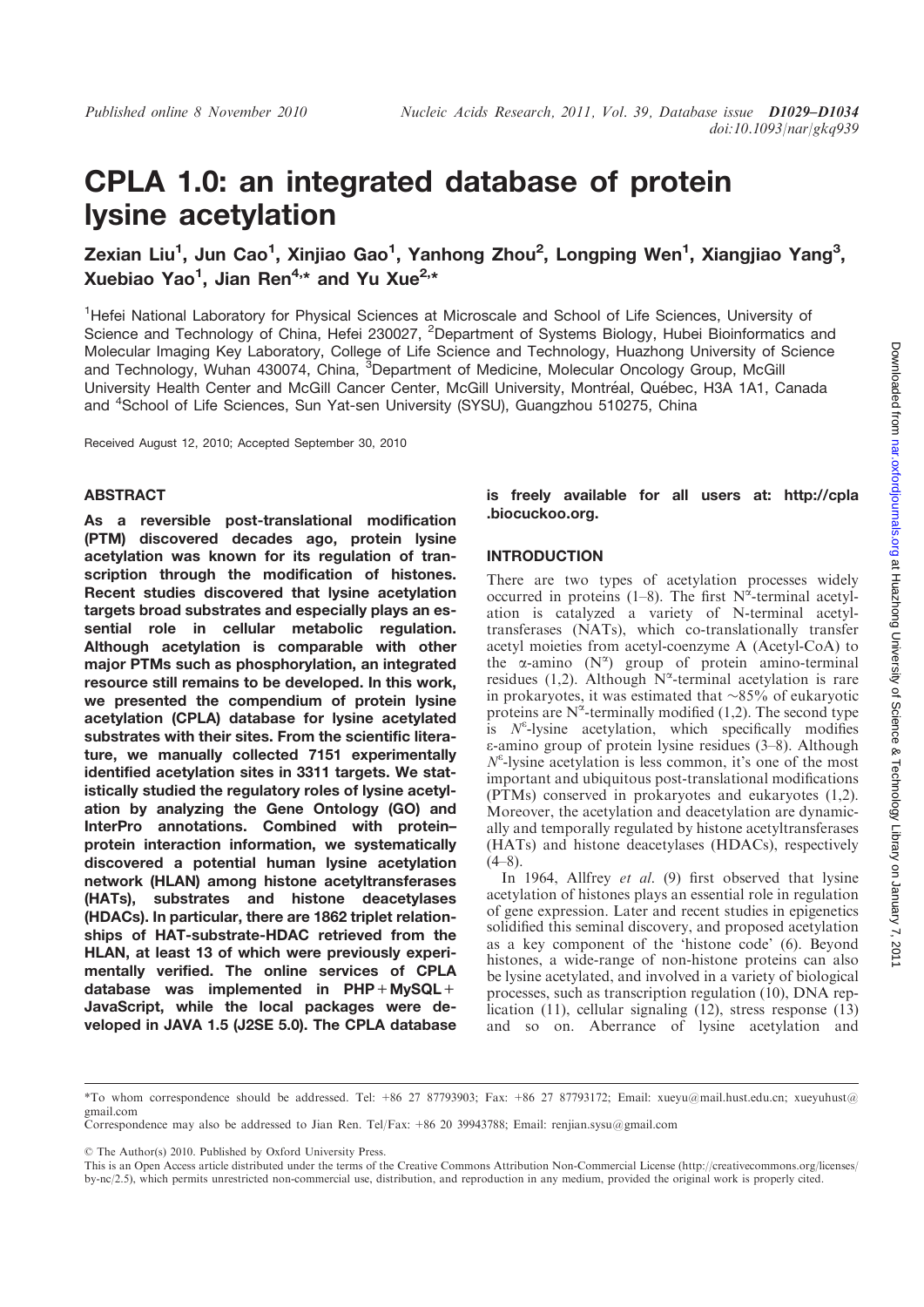deacetylation is associated with various diseases and cancers (5,7,14). In particular, acetylation was demonstrated to be implicated in cellular metabolism and aging  $(15-17)$ , while one class of NAD<sup>+</sup> dependent HDACs of sirtuins might be potent drug target for promoting longevity (13,17).

Although a great number of efforts have been carried out during the past four decades, the functional contents of lysine acetylation are still far from fully understood. In this regard, identification of acetylated substrates with their sites is fundamental for understanding the molecular mechanisms and regulatory roles of acetylation. In contrast with labor-intensive and time-consuming conventional experimental approaches, recent progresses in acetylome with high-throughput mass spectrometry (MS) have detected thousands of acetylation sites. In 2006, Kim et al. (14) performed a large-scale identification of acetylome with an anti-acetyllysine antibody. There were 195 acetylated proteins with 388 sites detected in HeLa cells and mouse liver mitochondria (14). With a similar strategy, Choudhary et al. (11) experimentally identified 3600 acetylation sites in human. In 2010, Zhao et al. (16) discovered 1047 acetylated substrates in human liver, and demonstrated acetylation playing a major role in metabolic regulation. Furthermore, two acetylomic studies revealed that the functions of lysine acetylation are conserved in Escherichia coli (18) and Salmonella enterica (15).

Since the number of known acetylation sites has rapidly increased, it is an urgent topic to collect the experimental data and provide an integrated resource for the community. Recently, several public databases, such as PhosphoSitePlus (19), HPRD (20), SysPTM (21) and dbPTM (22), have already contained protein acetylation information. In these databases, both of  $N^{\alpha}$ -terminal and  $N^{\epsilon}$ -lysine acetylation data were curated, while lysine acetylation sites are usually only a limited part of total sites. For example, SysPTM 1.1 contains 3001 acetylation sites in 2000 proteins, with only 345 lysine sites  $(\sim 11.5\%)$ in 397 substrates (21). In dbPTM 2.0, 2071 experimentally verified acetylation sites were collected in 1525 proteins, with only 792 lysine sites  $(\sim 38.2\%)$  in 299 targets (22). Interestingly, HPRD release 9 contains 4691 total sites in 1987 proteins, with 4420 lysine sites  $(\sim 94.2\%)$  in 1821 substrates (20). However, HPRD database only focuses on human protein information (20), while thousands of lysine acetylation sites in other species still remain to be collected.

With the motivation to meet the desire for complete acetylomes, here we developed a novel database of compendium of protein lysine acetylation (CPLA). From the scientific literature in PubMed, we manually curated 3311 acetylated proteins with 7151 lysine sites (Table 1). In CPLA database, the primary references and other annotations of these substrates were provided, while the protein–protein interaction (PPI) information was also integrated. Based on the Gene Ontology (GO) and InterPro annotations, we carried out an analysis of functional diversities and regulatory roles of lysine acetylation. As 75.64% of total lysine acetylation sites are taken from Homo sapiens, a potential human lysine acetylation

Table 1. The data statistics of lysine acetylated proteins in CPLA database

| Organism                 | Sub. <sup>a</sup> | Siteb | Per. $^{\circ}$ (%) |
|--------------------------|-------------------|-------|---------------------|
| Homo sapiens             | 2585              | 5409  | 75.64               |
| Salmonella typhimurium   | 190               | 260   | 3.64                |
| Mus musculus             | 187               | 552   | 7.72                |
| Escherichia coli         | 149               | 259   | 3.62                |
| Saccharomyces cerevisiae | 44                | 85    | 1.19                |
| Others                   | 156               | 586   | 8.20                |
| Total                    | 3311              | 7151  | 100                 |

<sup>a</sup>Sub., number of substrates; <sup>b</sup>Site, number of acetylation sites; Per., percentiles of acetylation sites.

network (HLAN) among HATs, substrates and HDACs was constructed, with 1019 PPIs among 199 proteins. Interestingly, we revealed 1862 potential triplet relationships of HAT-substrate-HDAC, while at lease 13 were previously experimentally verified. Taken together, the CPLA database might be an integrated resource for protein lysine acetylation and provide useful information for further experimental or computational considerations.

## CONSTRUCTION AND CONTENT

To ensure the quality of CPLA database, we searched the PubMed with a major keyword 'acetylation' and collected experimentally identified lysine acetylated proteins with their sites from more than 18 500 published articles (before 1 March 2010). To avoid missing data, we also search more articles with keywords 'acetylated' and 'acetyl'. After all substrates with unambiguous acetylation lysines were collected, we searched the UniProt Knowledgebase (23) to obtain the corresponding protein sequences and associated annotation information. The theoretical pI (isoelectric point) and Mw (molecular weight) were calculated for each protein (http:// www.expasy.org/tools/pi\_tool.html) (24,25).

In CPLA database, the PPI information was also integrated if available. We took experimental PPIs from several major public databases (on 10 April 2010), such as HPRD (20), BioGRID (26), DIP (27), MINT (28) and IntAct (29). The redundant PPIs were thoroughly cleared. In addition, a well-known pre-predicted database of STRING (30) was also used. All proteins were mapped to the UniProt sequences by BLAST. For human, we collected a total of 59 481 experimental PPIs in 12 221 proteins and 1 212 607 predicted PPIs in 16 523 proteins, respectively. The detailed statistics of PPI information was shown in Supplementary Table S1.

The CPLA 1.0 database contains 7151 lysine acetylation sites in 3311 substrates (Table 1). Particularly, 1742  $(\sim 24.4\%)$  acetylation sites in 726 proteins are collected from non-human species (Table 1). The online service and local packages were implemented in PHP+ MySQL+JavaScript and JAVA 1.5 (J2SE 5.0), separately. Moreover, the online documentation and a user manual were also provided.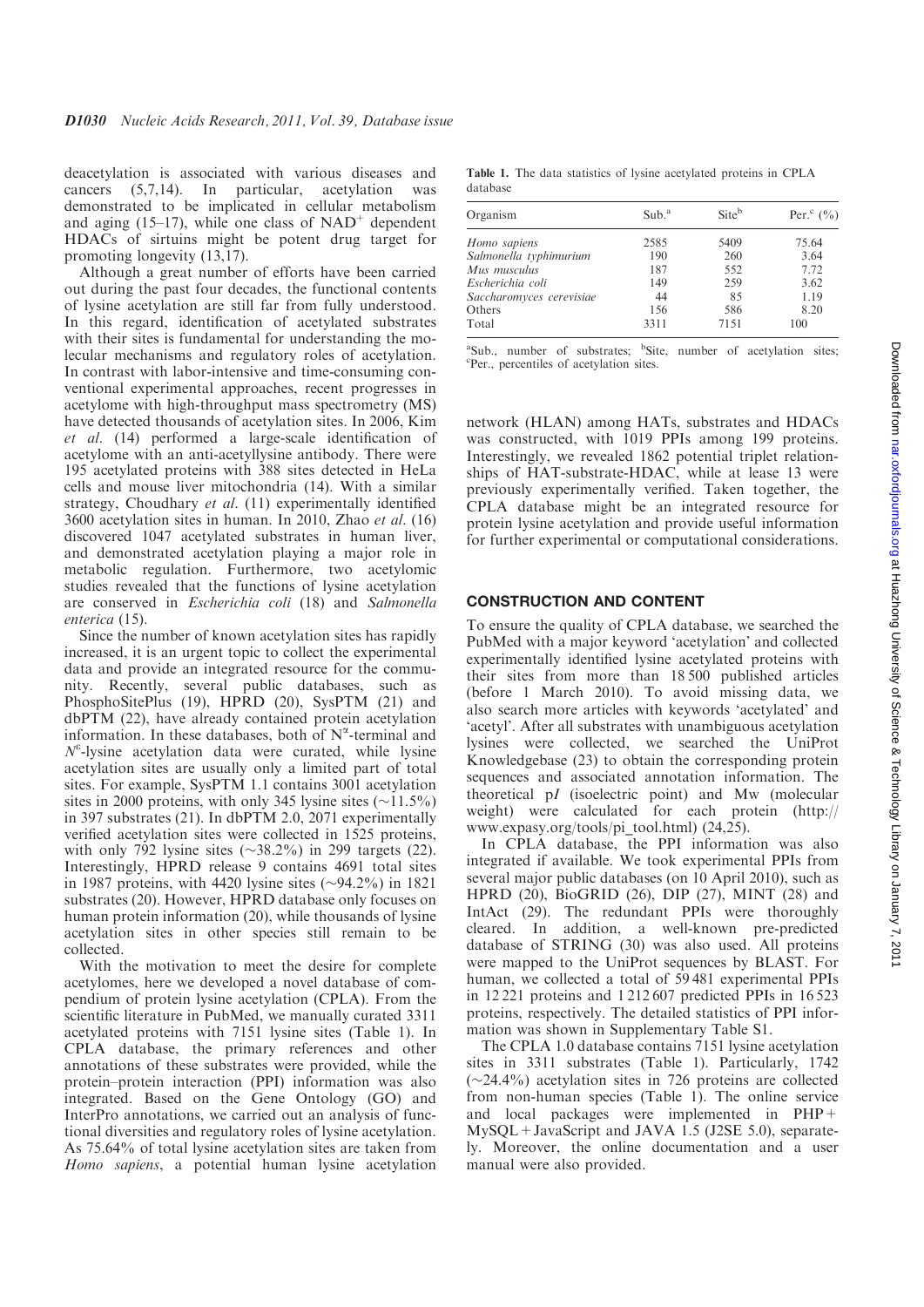| A | <b><i><b>EXCPLA 1.0 Database Online Service</b></i></b>                                                           |                                                    | <b>B</b> CPLA proteins : 1         |                                                                                                                          |                  |                                                            |                                              |                       |  |  |  |  |  |  |
|---|-------------------------------------------------------------------------------------------------------------------|----------------------------------------------------|------------------------------------|--------------------------------------------------------------------------------------------------------------------------|------------------|------------------------------------------------------------|----------------------------------------------|-----------------------|--|--|--|--|--|--|
|   | Search <sup>(2</sup> :                                                                                            |                                                    | <b>CPLA ID</b>                     | <b>UniProt</b><br><b>Accession</b>                                                                                       |                  |                                                            | Name / Alias                                 |                       |  |  |  |  |  |  |
|   | Please search the CPLA database to find the inform<br>browse, BLAST search, orthologous group browse, an<br>page. |                                                    |                                    | Signal transducer and activator of transcription 3; Acute-phase response<br>P40763<br>CPLA-000136<br>factor: STAT3: APRF |                  |                                                            |                                              |                       |  |  |  |  |  |  |
|   | Please input one or multiple keywords to find the re<br>Gene Name<br>STAT3<br>Example<br>Clear Form<br>Submit     |                                                    |                                    |                                                                                                                          |                  |                                                            |                                              |                       |  |  |  |  |  |  |
| C |                                                                                                                   |                                                    |                                    |                                                                                                                          |                  |                                                            |                                              |                       |  |  |  |  |  |  |
|   | <b>CPLA 1.0 - Compendium of Protein Lysine Acetylation</b>                                                        |                                                    |                                    |                                                                                                                          |                  |                                                            |                                              |                       |  |  |  |  |  |  |
|   | Content<br>Tag<br><b>CPLAID</b>                                                                                   |                                                    |                                    |                                                                                                                          |                  |                                                            |                                              |                       |  |  |  |  |  |  |
|   | <b>UniProt</b>                                                                                                    | CPLA-000136<br>STAT3 HUMAN; P40763; O14916; Q9BW54 |                                    |                                                                                                                          |                  |                                                            |                                              |                       |  |  |  |  |  |  |
|   | <b>Accession</b>                                                                                                  |                                                    |                                    |                                                                                                                          |                  |                                                            |                                              |                       |  |  |  |  |  |  |
|   | <b>Theoretical PI</b>                                                                                             | 5.94                                               |                                    |                                                                                                                          |                  |                                                            |                                              |                       |  |  |  |  |  |  |
|   | Molecular Weight 88067.80                                                                                         |                                                    |                                    |                                                                                                                          |                  |                                                            |                                              |                       |  |  |  |  |  |  |
|   | Genbank Protein 29277; AJ012463; AY572796; I<br>ID                                                                |                                                    |                                    |                                                                                                                          | Q07666           | KHDRBS1                                                    |                                              | IntAct, BioGRID, HPRD |  |  |  |  |  |  |
|   | Genbank                                                                                                           |                                                    | AAA58374.1; CAA10032.1; AAS        |                                                                                                                          | Q5EKM8<br>P23458 | <b>CCR5</b><br>JAK1                                        | <b>BioGRID, HPRD</b><br><b>BioGRID, HPRD</b> |                       |  |  |  |  |  |  |
|   | <b>Nucleotide ID</b>                                                                                              |                                                    |                                    |                                                                                                                          | O14503           | <b>BHLHE40</b>                                             | <b>HPRD</b>                                  |                       |  |  |  |  |  |  |
|   | <b>Protein Name</b>                                                                                               |                                                    | Signal transducer and activator of |                                                                                                                          | P03372           | ESR1                                                       | <b>BioGRID</b>                               |                       |  |  |  |  |  |  |
|   | Protein                                                                                                           |                                                    |                                    | PPI Info                                                                                                                 | P08581           | MET                                                        | <b>BioGRID, HPRD</b>                         |                       |  |  |  |  |  |  |
|   | Synonyms/Alias                                                                                                    | Acute-phase response factor                        |                                    |                                                                                                                          | Q99062           | CSF3R                                                      | <b>HPRD</b>                                  |                       |  |  |  |  |  |  |
|   | <b>Gene Name</b>                                                                                                  | STAT <sub>3</sub>                                  |                                    |                                                                                                                          | P78347<br>P17275 | <b>BioGRID, HPRD</b><br>GTF2I<br><b>JUNB</b><br><b>DIP</b> |                                              |                       |  |  |  |  |  |  |
|   | Gene Synonyms/                                                                                                    |                                                    |                                    |                                                                                                                          | O60674           | JAK2                                                       | <b>BioGRID, HPRD</b>                         |                       |  |  |  |  |  |  |
|   | <b>Alias</b>                                                                                                      | APRF                                               |                                    | Q16665                                                                                                                   |                  | <b>BioGRID, HPRD</b><br><b>HIF1A</b>                       |                                              |                       |  |  |  |  |  |  |
|   | <b>Created Date</b>                                                                                               | 19-April-2010                                      |                                    |                                                                                                                          |                  |                                                            |                                              |                       |  |  |  |  |  |  |
|   |                                                                                                                   | <b>Position</b>                                    | Peptide                            |                                                                                                                          |                  | <b>HATs</b>                                                |                                              | References            |  |  |  |  |  |  |
|   |                                                                                                                   | 49                                                 | <b>QDWAYAAKKESHATL</b>             |                                                                                                                          |                  | N/A                                                        |                                              | $\vert$ [1]           |  |  |  |  |  |  |
|   |                                                                                                                   | 87                                                 | YQHNLRRKKQFLQSR                    |                                                                                                                          |                  | N/A                                                        |                                              | $\vert$ [1]           |  |  |  |  |  |  |
|   | Acetylation                                                                                                       | 679                                                | VYLYPDIKKEEAFGK                    |                                                                                                                          |                  | N/A                                                        |                                              | $\overline{[2]}$      |  |  |  |  |  |  |
|   |                                                                                                                   | 685                                                | <b>IPKEEAFKKYCRPES</b>             |                                                                                                                          |                  | EP300; CREBBP                                              |                                              | [3, 4]                |  |  |  |  |  |  |
|   |                                                                                                                   | 707                                                | PGSAAPYKKTKFICV                    |                                                                                                                          |                  | N/A                                                        |                                              | [2]                   |  |  |  |  |  |  |
|   |                                                                                                                   | 709                                                | SAAPYLKKKFICVTP                    |                                                                                                                          |                  | <b>N/A</b>                                                 |                                              | [2]                   |  |  |  |  |  |  |
|   | Organism                                                                                                          | Homo sapiens (Human)                               |                                    |                                                                                                                          |                  |                                                            |                                              |                       |  |  |  |  |  |  |
|   |                                                                                                                   |                                                    |                                    |                                                                                                                          |                  |                                                            |                                              |                       |  |  |  |  |  |  |

Figure 1. The search option of CPLA 1.0 database. (A) Users could simply input 'STAT3' for querying. (B) The results will be shown in a tabular format. Users could click on the CPLA ID (CPLA-000025) to visualize the detailed information. (C) The detailed information of human STAT3. The PPI information was also presented.

## USAGE

The CPLA database 1.0 was developed in a user-friendly manner. The search option (http://cpla.biocuckoo.org/ search.php) provides an interface for querying the CPLA 1.0 database with one or several keywords such as gene/ protein names, UniProt ID or CPLA ID, etc. For example, if the keyword 'STAT3' is inputted and submitted (Figure 1A), the result will be shown in a tabular format, with the features of CPLA ID, UniProt accession and protein/gene names/aliases (Figure 1B). By clicking on the CPLA ID (CPLA-000136), the detailed information for human STAT3 will be shown (Figure 1C). The acetylation information, including acetylated positions, flanking peptides, experimental reagents or upstream HATs, and primary references are provided. The protein sequence, GO annotation, domain organization, molecular weight, computed/ theoretical  $I_p$ and PPI information are also presented.

Furthermore, we provided three additional advance options, including (i) advance search, (ii) browse and (iii) BLAST search (Supplementary Figure S1). (i) Advance search: in this option, users could use relatively complex and combined keywords to locate the precise information, with up to two search terms. The interface of search-engine permits the querying by different database fields and the linking of queries through three operators of 'and', 'or' and 'exclude' (Supplementary Figure S1A). (ii) Browse: instead of searching for a specific protein, all entries of CPLA database could be listed by species name (Supplementary Figure S1B). (iii) BLAST search: this option was designed for finding related information in CPLA database quickly. The blastall program of NCBI BLAST packages (31) was included in CPLA 1.0 database (Supplementary Figure S1C). Users can input a protein sequence in FASTA format for searching identical or homologous proteins.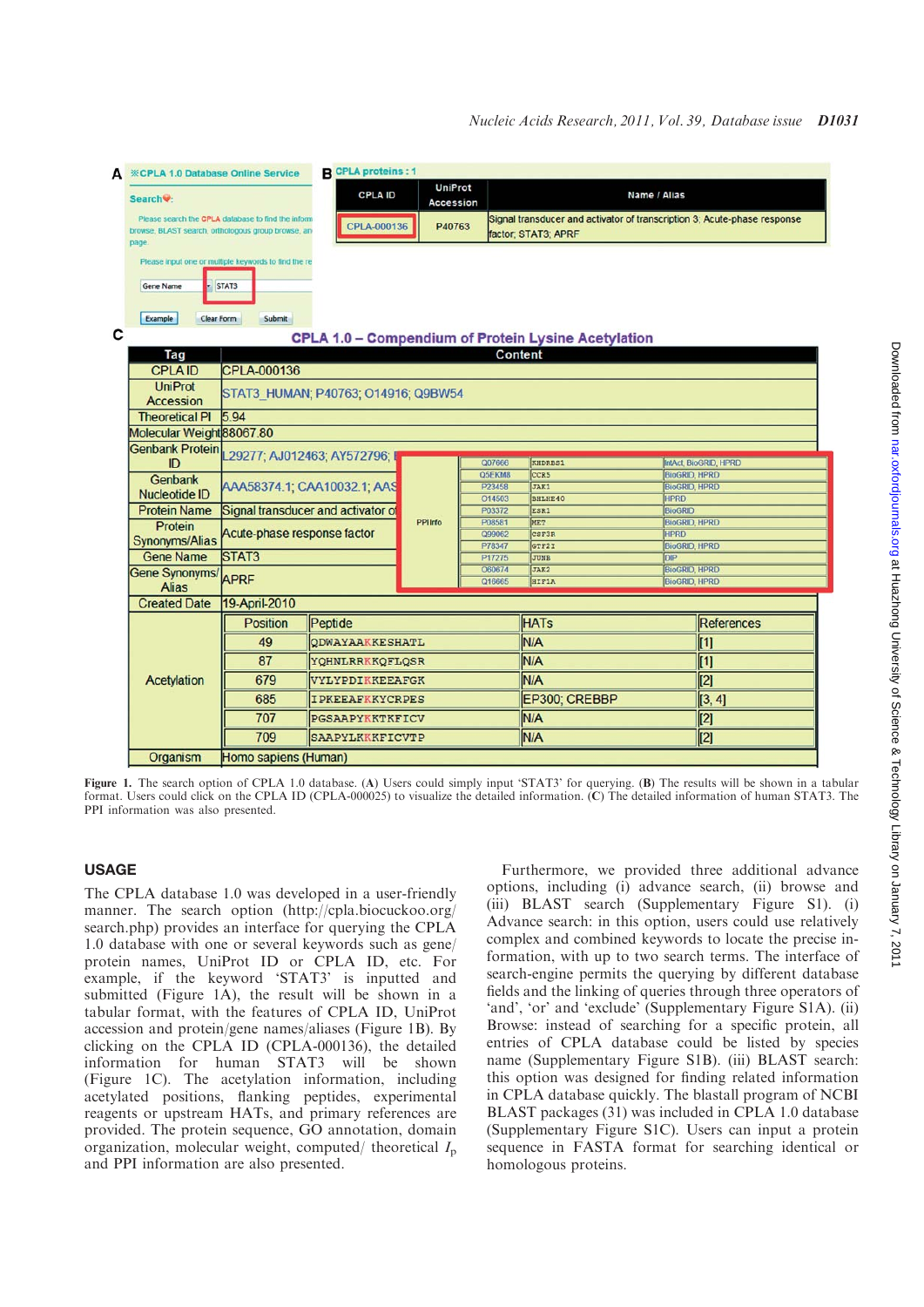### D1032 Nucleic Acids Research, 2011, Vol. 39, Database issue

|  |  |  |  |  |  |  | Table 2. The top five most enriched GO terms of biological processes, molecular functions and cellular components in human acetylome |  |
|--|--|--|--|--|--|--|--------------------------------------------------------------------------------------------------------------------------------------|--|
|  |  |  |  |  |  |  |                                                                                                                                      |  |

| Description of GO term                                  | Acetylome<br>$n \left(\frac{0}{0}\right)^{a,b}$ | Proteome<br>$n \ (\%)$ | $E$ -ratio <sup>c</sup> | $P$ -value |  |
|---------------------------------------------------------|-------------------------------------------------|------------------------|-------------------------|------------|--|
| The top five most enriched biological processes         |                                                 |                        |                         |            |  |
| Translational elongation (GO:0006414)                   | 69 (2.80)                                       | 93 (0.52)              | 5.44                    | 3.35E-40   |  |
| Nucleosome assembly (GO:0006334)                        | 43 (1.75)                                       | 79 (0.44)              | 3.99                    | 1.17E-17   |  |
| RNA splicing (GO:0008380)                               | 70(2.84)                                        | 188 (1.04)             | 2.73                    | 3.50E-16   |  |
| Interspecies interaction between organisms (GO:0044419) | 100(4.06)                                       | 333 (1.85)             | 2.20                    | 3.97E-15   |  |
| mRNA processing $(GO:0006397)$                          | 65 (2.64)                                       | 193(1.07)              | 2.47                    | 9.06E-13   |  |
| The top five most enriched molecular functions          |                                                 |                        |                         |            |  |
| ATP binding $(GO:0005524)$                              | 398 (16.17)                                     | 1473 (8.17)            | 1.98                    | 4.67E-46   |  |
| Protein binding (GO:0005515)                            | 798 (32.06)                                     | 3996 (22.16)           | 1.45                    | 9.00E-35   |  |
| RNA binding (GO:0003723)                                | 186 (7.56)                                      | 557 (3.09)             | 2.45                    | 9.49E-34   |  |
| Structural constituent of ribosome (GO:0003735)         | 71 (2.89)                                       | 155(0.86)              | 3.36                    | 1.99E-22   |  |
| Nucleotide binding (GO:0000166)                         | 85 (3.45)                                       | 255 (1.41)             | 2.44                    | 5.75E-16   |  |
| The top five most enriched cellular components          |                                                 |                        |                         |            |  |
| Cytosol (GO:0005829)                                    | 298 (12.11)                                     | 1009(5.60)             | 2.16                    | 4.71E-42   |  |
| Mitochondrial matrix (GO:0005759)                       | 83 (3.37)                                       | 139(0.77)              | 4.38                    | 6.33E-37   |  |
| Nucleoplasm (GO:0005654)                                | 124(5.04)                                       | 333 (1.85)             | 2.73                    | 1.12E-27   |  |
| Nucleolus (GO:0005730)                                  | 133(5.40)                                       | 425(2.36)              | 2.29                    | 1.84E-21   |  |
| Cytosolic small ribosomal subunit (GO:0022627)          | 29(1.18)                                        | 36(0.20)               | 5.90                    | 2.24E-19   |  |

<sup>a</sup>Num., number of proteins annotated; <sup>b</sup>Per. percentiles of proteins annotated; <sup>c</sup>E-ratio, enrichment ratio of acetylated proteins.

## RESULTS AND DISCUSSION

Recent progresses toward understanding the full functional content of acetylome have experimentally revealed several thousands of lysine acetylated substrates with their sites. Besides experimental efforts, computational studies such as predictor construction and database development also attract much attention. The current available computational resources were summarized and listed in Supplementary Table S2. Among these researches, database development is particularly important for integrating experimental data from heterogeneous sources, and providing a high quality benchmark for further experimental or computational designs. Although several public databases (19–22) have already maintained the acetylation information, the lysine acetylation is usually collected together with another less controlled  $N^{\alpha}$ -terminal acetylation. In this work, we only focused on protein lysine acetylation and manually curated 7151 lysine acetylation sites in 3311 proteins.

Since a large proportion of acetylation sites were taken from Homo sapiens, we had the opportunity to analyze abundance and functional diversity of lysine acetylation in an acetylomic level. We surveyed the GO terms of 2585 acetylated proteins from UniProt annotations. Using the human proteome as the background, we statistically calculated over-represented biological processes, molecular functions and cellular components in acetylome with the hypergeometric distribution  $(P < 0.01)$ . The top five most enriched GO entries in each category were shown in Table 2. Our analyses revealed several potentially interesting results. For example, the three most abundant biological processes such as translational elongation, RNA splicing and mRNA processing suggest that acetylation predominantly regulates gene expression in a posttranscriptional manner (Table 2). Also, four most over-represented molecular functions such as ATP binding, protein binding, RNA binding and nucleotide binding suggest that acetylation modulates enzyme activity and protein interaction ability (Table 2). In addition, the statistical analysis of cellular components revealed acetylated proteins to be highly enriched in distinct cellular compartments. For instance,  $\sim$ 30 and  $\sim$ 62% of cytosol and mitochondrial matrix proteins are acetylated, respectively (Table 2). For more detailed information, the top 15 most over-represented GO terms and InterPro domains were shown in Supplementary Tables S3 and S4.

The acetylation and deacetylation of proteins are carried out by HATs and HDACs, which antagonistically and dynamically control protein function. Combined with experimental and predicted PPIs, we constructed a potential HLAN among HATs, substrates and HDACs, with 1019 PPIs of 199 proteins (Supplementary Table S5). If only experimental PPIs are considered, the core HLAN contained 369 PPIs among 77 proteins, including 12 HATs and 12 HDACs (Figure 2). From the whole HLAN, we retrieved 1862 potential triplet relations of HAT–substrate–HDAC (Supplementary Table S6). If a substrate is a HAT or HDAC, it should be acetylated or deacetylated by a different HAT or HDAC. We carefully surveyed scientific literature and found that at least 13 triplet interactions were experimentally identified (Supplementary Table S6). For example, Gaughan et al. (32) observed that Tip60 (KAT5) and histone deacetylase 1 (HDAC1) regulate the transcriptional activity of androgen receptor (AR) through changing its acetylation status, and form a KAT5-AR-HDAC1 relation (Supplementary Table S6). Moreover, our results also discovered a number of potentially interesting results. For instance, EP300 acetylates BCL6 at K379 and inhibits its function, while deacetylases were not clearly identified (33). In our results, the EP300-BCL6-HDAC5, EP300-BCL6-SIRT2, EP300- BCL6-HDAC11, EP300-BCL6-HDAC3, EP300-BCL6- HDAC2 and EP300-BCL6-HDAC8 suggested that BCL6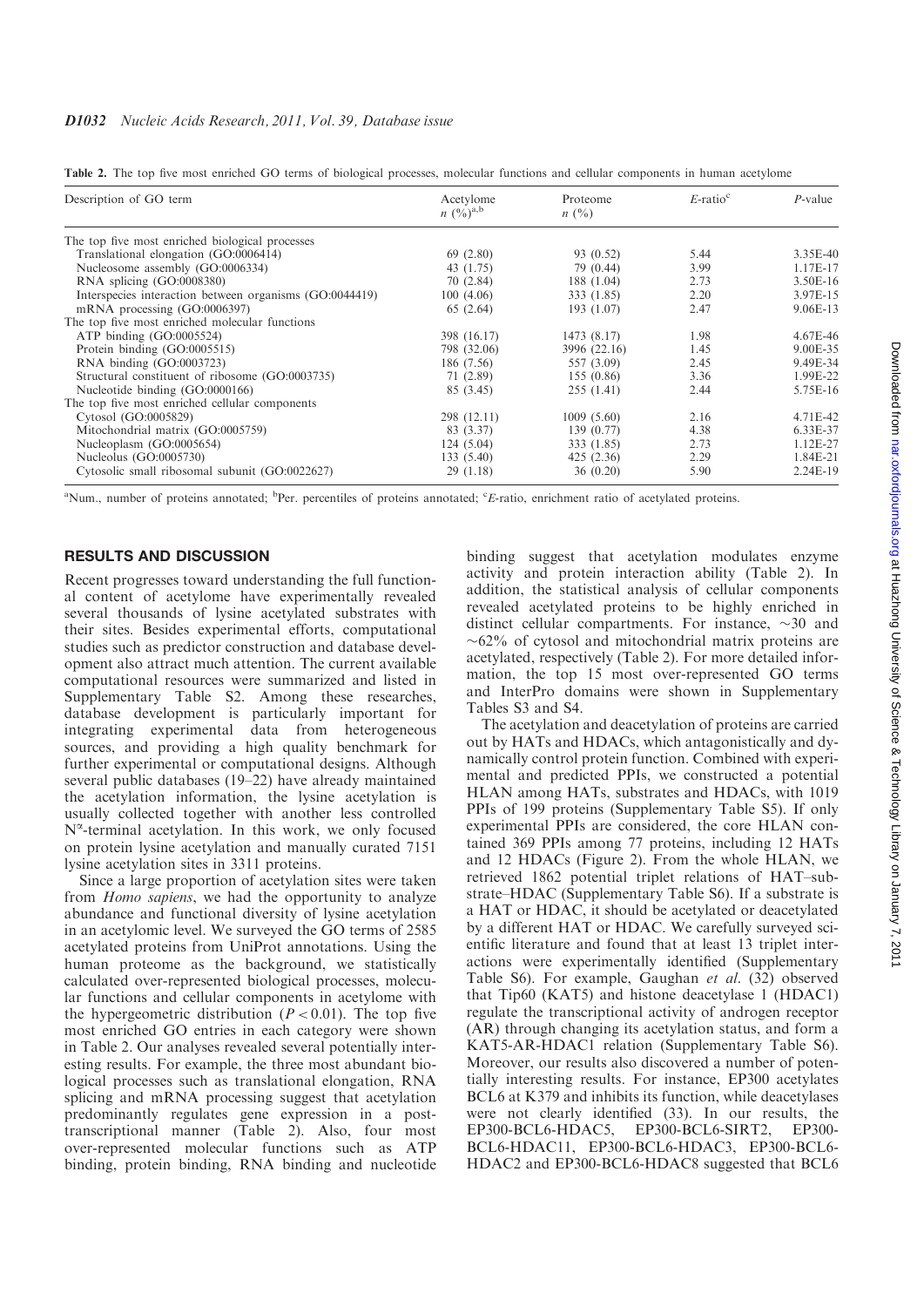

Figure 2. A core HLAN identified from experimentally identified PPI data. The HATs, substrates, and HDACs form a dense network. Green node: HAT; Blue node: HDAC; yellow node: HAT that is acetylated; purple node: HDAC that is acetylated; pink node: substrate.

might be deacetylated by multiple HDACs (Supplementary Table S6). Moreover, human GCMa/GCM1 was reported to be acetylated by CBP/CREBBP at K367, K406 and K409 (34). In our results, the relations of CREBBP-GCM1-HDAC3, CREBBP-GCM1-HDAC3, CREBBP-GCM1-HDAC4 and **CREBBP-GCM1-HDAC4** proposed that at least four HDACs might deacetylate GCM1 (Supplementary Table S6).

Taken together, here we developed a comprehensive database of protein lysine acetylation. The statistical analyses revealed functional diversity and enrichment of acetylation, while network studies generated a large number of potentially useful results for further experimental or computational researches. The CPLA database will be routinely updated if new acetylated substrates are reported.

# SUPPLEMENTARY DATA

Supplementary Data are available at NAR Online.

## FUNDING

Funding for open access charge: National Basic Research Program (973 project) (2010CB945400, 2007CB947401); National Natural Science Foundation of China (90919001, 30700138, 30900835, 30830036, 31071154); Chinese Academy of Sciences (INFO-115-C01-SDB4-36).

Conflict of interest statement. None declared.

### **REFERENCES**

- 1. Polevoda,B. and Sherman,F. (2000) Nalpha -terminal acetylation of eukaryotic proteins. J. Biol. Chem., 275, 36479–36482.
- 2. Polevoda,B. and Sherman,F. (2002) The diversity of acetylated proteins. Genome Biol, 3, reviews0006.
- 3. Smith,K.T. and Workman,J.L. (2009) Introducing the acetylome. Nat. Biotechnol., 27, 917–919.
- 4. Yang,X.J. and Seto,E. (2008) The Rpd3/Hda1 family of lysine deacetylases: from bacteria and yeast to mice and men. Nat. Rev. Mol. Cell. Biol., 9, 206–218.
- 5. Yang,X.J. and Seto,E. (2007) HATs and HDACs: from structure, function and regulation to novel strategies for therapy and prevention. Oncogene, 26, 5310–5318.
- 6. Lee,K.K. and Workman,J.L. (2007) Histone acetyltransferase complexes: one size doesn't fit all. Nat. Rev. Mol. Cell Biol., 8, 284–295.
- 7. Yang,X.J. (2004) The diverse superfamily of lysine acetyltransferases and their roles in leukemia and other diseases. Nucleic Acids Res., 32, 959–976.
- 8. Kouzarides,T. (2000) Acetylation: a regulatory modification to rival phosphorylation? EMBO J., 19, 1176–1179.
- 9. Allfrey,V.G., Faulkner,R. and Mirsky,A.E. (1964) Acetylation and methylation of histones and their possible role in the regulation of Rna synthesis. Proc. Natl Acad. Sci. USA, 51, 786–794.